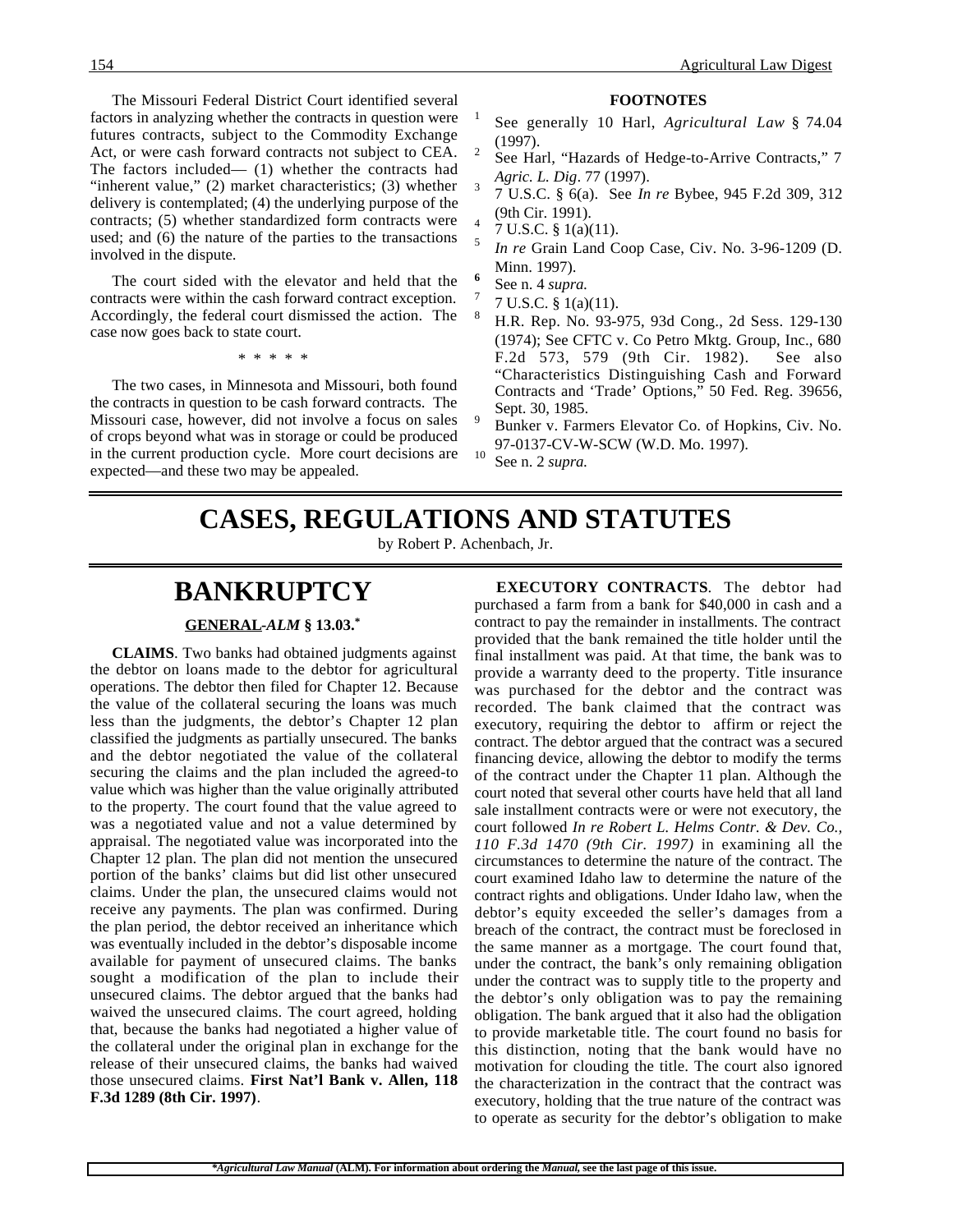#### the installment payments. *In re* **Heward Bros., 210 B.R. 475 (Bankr. D. Idaho 1997)**.

**SETOFF**. The debtor had obtained a loan from the FmHA on which the debtor had defaulted pre-petition. The debtor had also enrolled farm land in the Conservation Reserve Program (CRP). The FmHA (now FSA) notified the debtor of its application to the ASCS (now also FSA) to offset the debtor's CRP payments against the default on the debtor's FmHA loan. The offset was allowed, the debtor filed for Chapter 13 and the debtor assumed the CRP contract. The debtor argued that the FmHA was not entitled to offset the CRP payments in the bankruptcy case because the CRP contract was executory and contingent upon the debtor's performance. In addition, the assumption of the contract post-petition destroyed the mutuality between the pre- and post-petition CRP contracts. The court held that the filing of the bankruptcy case and assumption of the CRP contract did not change the basic rights and obligations of the parties and that the CRP payments could be offset against the debtor's debt to the FmHA. The District Court remanded the case but remand was delayed for rulings at the circuit court level. In spite of circuit court rulings that the CCC was a separate governmental agency, allowing setoff, the Bankruptcy Court held that setoff was not allowed in this case because post-petition CRP payments were too contingent upon funding from Congress and the debtor's compliance with the CRP contract. *In re* **Buckner, 211 B.R. 46 (Bankr. D. Kan. 1997),** *on rem. from***, 165 B.R. 942 (D. Kan. 1994)**.

#### **FEDERAL TAXATION -***ALM* **§ 13.03[7].\***

**AUTOMATIC STAY**. After the debtor filed for Chapter 7, the IRS sent the debtor a Notice of Proposed Assessment of an I.R.C. § 6672 penalty as a responsible person in a corporation which failed to pay employee taxes. The IRS argued that the Notice did not amount to an assessment or attempt to collect the penalty. The court noted, however, that the Notice threatened collection if the debtor did not pay the penalty or file a protest within 30 days, and the court held that the Notice was an assessment of a penalty in violation of the automatic stay. The court also held that actions which violated the automatic stay were void *ab initio*; therefore, the IRS penalty assessment was void. The appellate court reversed, holding that the violation of the automatic stay did not cause the assessment to be void. **Riley v. United States, 118 F.3d 1220 (8th Cir. 1997),** *rev'g***, 192 B.R. 727 (E.D. Mo. 1995)**.

The IRS began collection efforts against the debtor by seizing the debtor's inventory of automobiles. During the seizure process, the debtor filed for Chapter 11 and informed the IRS agents that further seizure of the automobiles would be a violation of the automatic stay. The agents contacted their superior who authorized the continued seizure. The autos were removed and placed in a secured lot until their return was ordered by the court. The debtor sought damages for violation of the automatic stay. The court held that the IRS agents acted in a good faith belief that the post-petition seizure was allowed because the levy was served on the debtor pre-petition. In addition, the court held that the debtor was not entitled to any damage award because the debtor failed to prove any actual damages from the post-petition removal of the autos. The court further held that the IRS was not entitled to any recovery for its expenses in executing the levy. *In re* **A & J Auto Sales, Inc., 210 B.R. 667 (Bankr. D. N.H. 1997)**. See also *In re* **A&J Auto Sales, Inc., 205 B.R. 676 (Bankr. D. N.H. 1996)** p. 75 *supra*.

The debtors filed for bankruptcy and before the IRS was served with notice of the filing, the IRS filed a levy with the debtors' bank against the debtors' bank account. The debtors' attorney informed the IRS about the bankruptcy filing but the IRS refused to return the levied funds. The debtors claimed that the loss of the use of the funds resulted in a default on their mortgage payment and incurring of legal fees from the default, legal fees from bringing the current action and bank fees to process the levy. The court held that, although the initial levy was a good faith levy, the retention of the funds was an intentional violation of the automatic stay; therefore, the debtors were entitled to recover their actual, consequential damages from the violation. *In re* **Milto, 210 B.R. 687 (Bankr. D. Md. 1997)**.

**DISCHARGE**. The debtors filed their 1990 tax return in October 1992. The debtors filed a Chapter 7 petition in September 1994 which was dismissed in November 1994. The debtors filed the current Chapter 7 case in January 1995. The debtors sought discharge of their 1990 taxes as filed more than three years before the petition. The court held that the first Chapter 7 filing tolled the three year period limitation of Section 523. *In re* **Brent, 97-2 U.S. Tax Cas. (CCH) ¶ 50,699 (C.D. Ill. 1997)**.

**POST-PETITION PENALTIES AND INTEREST**. The IRS had filed undisputed pre-petition priority tax claims in the debtors' Chapter 12 case. Payment of the taxes was provided in the plan and a discharge was granted after all plan payments were made. The IRS then sought payment of interest and penalties which accrued post-petition on the priority tax claims. The court held that, as in Chapter 13 cases, post-petition interest on tax claims in Chapter 12 cases is discharged upon payment of the underlying tax claim. The court also held that I.R.C. §  $6658(a)(2)(B)(ii)$  precludes imposition of tax penalties on tax claims during the pendency of a bankruptcy case. *In re* **Mitchell, 210 B.R. 978 (Bankr. N.D. Tex. 1997)**.

**POST-PETITION TAXES**. In December 1993, the debtor filed for Chapter 11 and did not make the election to end the debtor's tax year upon the filing of the petition. In February 1994, the debtor, as debtor-in-possession, paid the debtor's individual 1993 taxes from estate property. The court ordered the debtor to return the funds to the bankruptcy estate as an unauthorized post-petition payment. *In re* **Smith, 210 B.R. 689 (Bankr. D. Md. 1997)**.

**REFUND**. The debtor filed for Chapter 13 in May 1996. The debtor filed the tax returns for 1991 through 1995 in June 1996, claiming a refund for 1991 through 1994 tax years. The debtor paid the taxes for 1991 and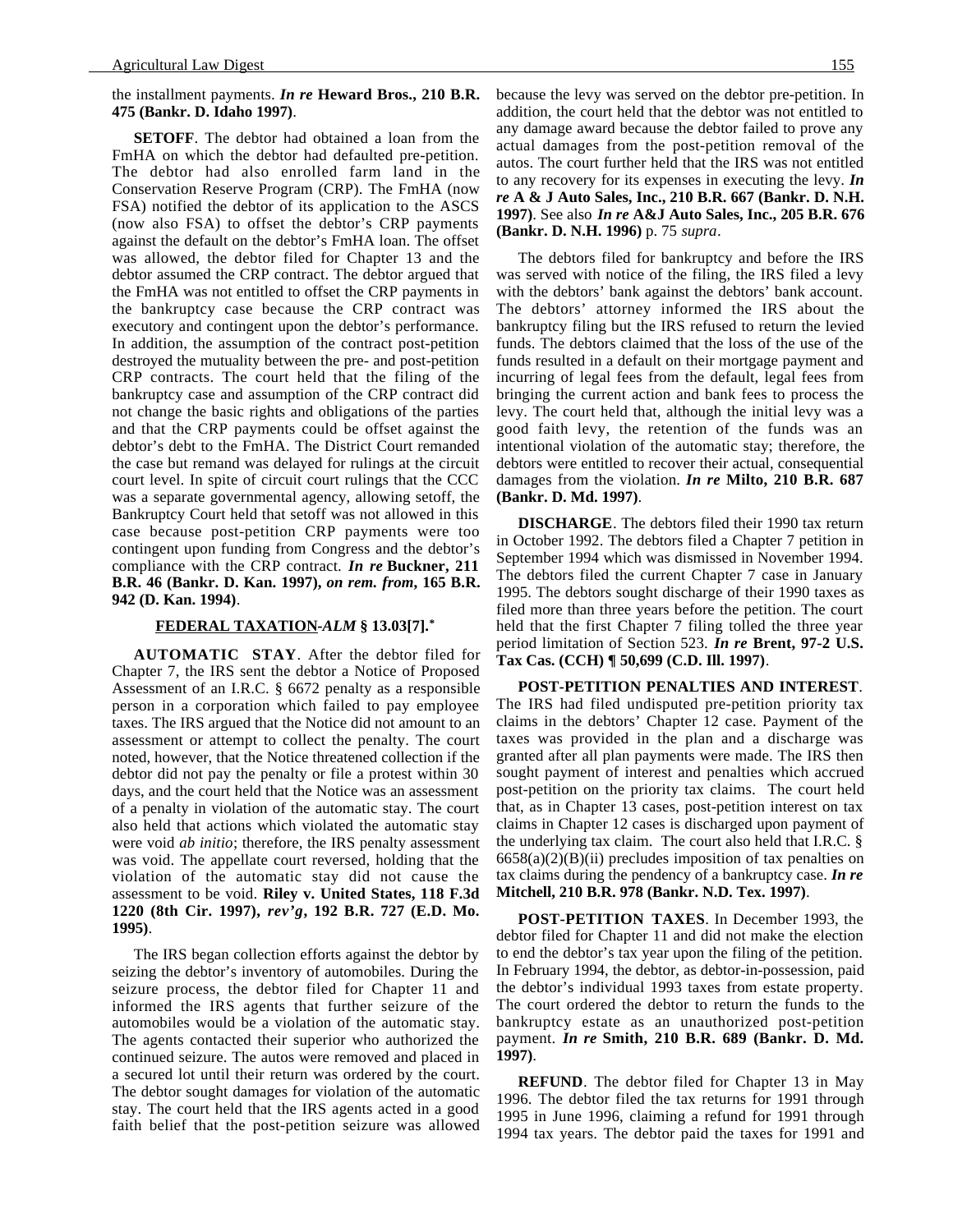1992 through taxes withheld from wages by the debtor's employer. The court held that 1991 taxes were considered paid on April 15, 1992, and the 1992 taxes were considered paid on April 15, 1993, both more than three years before the debtor filed the refund claim for 1991 and 1992. The court held that I.R.C. § 6511 barred the refund claims because they were filed more than three years after the taxes were paid for the years for which the refund claims were filed. *In re* **Farrell, 211 B.R. 79 (Bankr. M.D. Fla. 1997)**.

**TAX LIEN**. In February 1994, the IRS filed and perfected a tax lien against the debtor's property for payment of taxes for 1988, 1990 and 1991. The debtor then filed for Chapter 7 and the taxes for those years were held to be dischargeable. The debtor sought to avoid the tax lien under Section 545(2) and I.R.C. § 6323(b) or to reduce the lien to the value of the property owned by the debtor on the date of the lien filing. The court held that the lien was neither avoidable nor reducible. *In re* **Cleary, 210 B.R. 741 (Bankr. N.D. Ill. 1997)**.

## **CONTRACTS**

**HEDGE-TO-ARRIVE CONTRACTS**. The plaintiff was a farmer who entered into cash forward contracts with the defendant elevator for the sale of corn and soybeans. The plaintiff filed a suit in federal district court involving the contracts and the defendant sought removal of the case to state court. The issue was whether the contracts were governed by the Commodity Exchange Act, giving the federal court jurisdiction over the suit. The court examined several factors in holding that the contracts were not commodity futures contracts governed by the CEA. The court found that the contracts had marketing characteristics of cash forward contracts in that the terms changed over time. The court also found that the contracts involved products with inherent value and that the subject, grain, of the contracts had inherent value and was not speculative. The court also found that the parties to the contracts actually intended delivery to take place; therefore, the likelihood of delivery was greater than for speculative contracts. The opinion does not discuss whether the contracts had rollover provisions. The court also found that the parties involved were not speculators and investors. Therefore, the court held that the contracts were not commodity futures contracts not governed by the CEA. **Bunker v. Farmers Elevator Co., Civ. No. 97- 0137-CV-W-SCW (W.D. Mo. Sept. 18, 1997)**. See also the lead article in this issue.

This case involved an agricultural cooperative which bought and sold grain as part of its grain elevator and agricultural services business. The grain was produced by members and sold to the cooperative through hedge-toarrive (HTA) contracts. The other parties were the producer/members. The parties had executed several thousand HTA contracts over the years with no problems until the price of grain began a steady increase over two years. In order to stem its losses from the contracts, the cooperative sought to terminate the HTA contracts in favor of regular sales contracts. The producers sought to enforce the contracts as written. The cooperative argued

that the contracts were unenforceable commodity futures contracts which did not comply with the Commodity Exchange Act. The cooperative pointed to the rollover provisions which made the contracts indefinite as to delivery and to the pricing terms which allowed future price changes. The court held that the contracts were cash forward contracts because the parties were both in the grain business, intended delivery and had established a pricing mechanism under the contracts. The court noted that, although the contracts had rollover provisions which could continue indefinitely, the parties had used the contracts for actual delivery over the years without problems. *In re* **Grain Land Coop. Cases, Civ. No. 3-96- 1209 (D. Minn. Sept. 25, 1997)**.

## **FEDERAL AGRICULTURAL PROGRAMS**

**COMMUNITY LOANS**. The FSA has issued proposed regulations governing the Community Programs Guaranteed Loan Program. The proposed regulations move the regulations to a new subpart, shift loan documentation and analysis responsibility to lenders, and generally streamline the regulations governing the program. **62 Fed. Reg. 52277 (Oct. 7, 1997), adding 7 C.F.R. § 1980.801** *et seq*.

**DISASTER ASSISTANCE**. The FSA has issued interim regulations implementing the 1997 tree assistance program. The program is limited to losses from natural disasters occurring from October 1, 1996 through September 30, 1997. Cost-share assistance may not exceed 100 percent of the eligible replacement or rehabilitation costs and may be based on average costs or the actual costs for the replanting practices, as determined by the Deputy Administrator for Farm Programs. **62 Fed. Reg. 50849 (Sept. 29, 1997)**.

**PEANUTS**. The CCC has adopted as final removal of the regulations governing approval of cold storage warehouses for peanuts under the peanut support program because the CCC no longer uses cold storage warehouses. **62 Fed. Reg. 51760 (Oct. 3, 1997)**.

## **FEDERAL ESTATE AND GIFT TAX**

**ESTATE INCOME**. The decedent died in 1988, survived by siblings and descendants of deceased siblings. The estate was not administered until 1996 when administrators were appointed. No estate tax returns were filed until 1996. The estate received items of income during 1988 through 1996. Under state law, personal property did not pass to heirs until collected by an administrator, all claims against the estate were paid, and the property was distributed to the heirs. The IRS ruled that the income generated by the estate property was income to the estate and not to the heirs. The IRS noted that a penalty for failure to file estate income tax returns would apply unless the failure resulted from a reasonable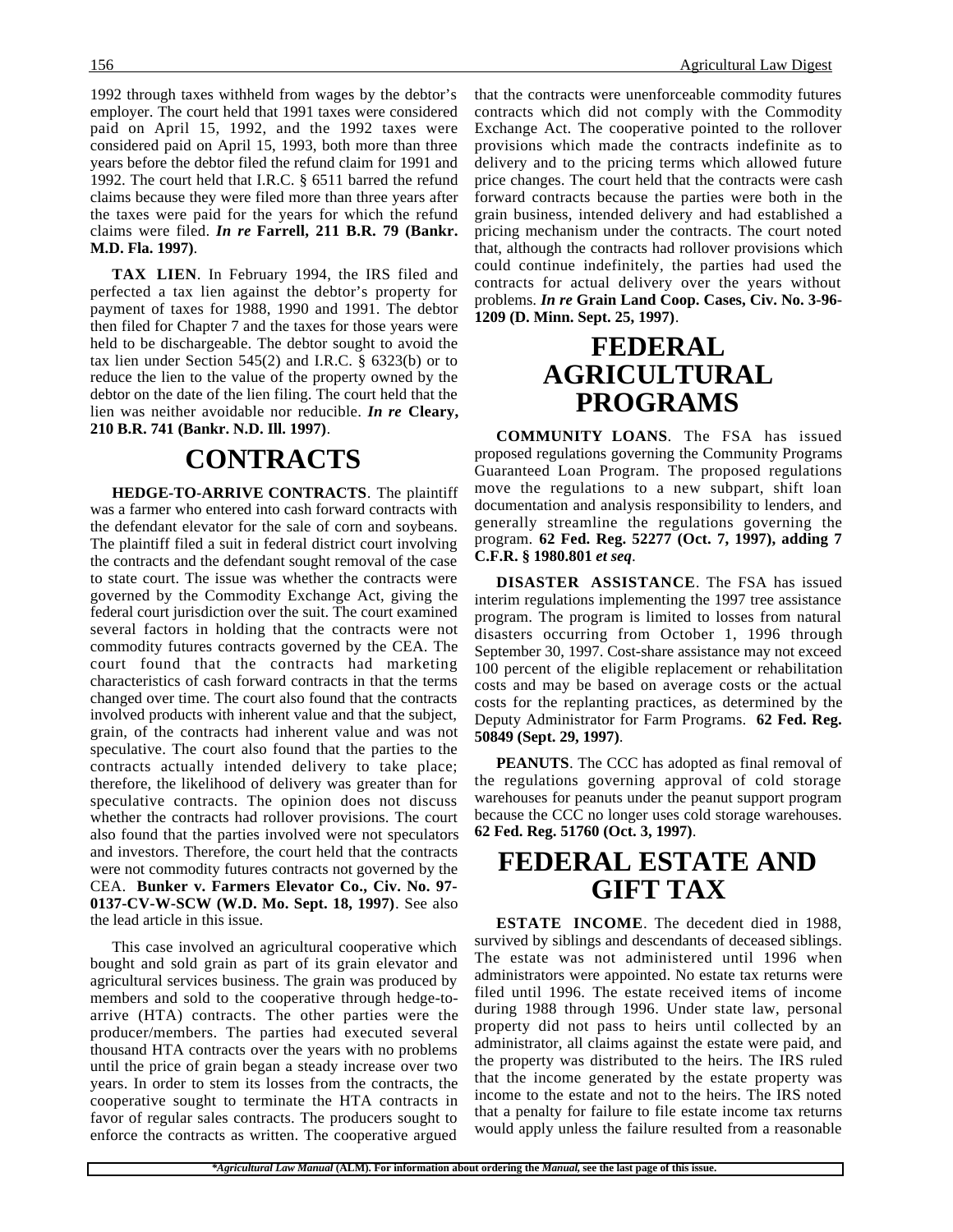cause and not willful neglect. **Ltr. Rul. 9740009, June 27, 1997**.

**GIFT-***ALM* **§ 6.01.\*** A decedent's estate had created a trust for the decedent's children. The trust provided for quarterly income payments to the children only if the child requested the distribution for the child's support and maintenance. If no requested was made, that child's share was to be distributed to the grandchildren. The IRS ruled that the distribution power of each child was not a general power of appointment and that the failure of a child to request a distribution was not a transfer of property subject to gift tax. **Ltr. Rul. 9739006, June 20, 1997**.

**MARITAL DEDUCTION-***ALM* **§ 5.04[3].\*** The taxpayer owned an interest in a partnership. Under the partnership agreement, at the withdrawal of a partner because of death or other reason, the partnership was to pay the withdrawn partner or the partner's estate a percentage of the partnership profits for a fixed number of years in addition to an amount for the withdrawn partner's capital account. The taxpayer planned to establish a marital trust or testamentary bequest for the taxpayer's spouse and fund the bequest with the payments for the partnership interest at the death of the taxpayer. The trust or bequest would provide that partnership payments representing the percentage of profits would be allocated to principal in the amount of the payment discounted by the applicable federal rate. The remaining amount of the payment was to be allocated to income of the trust. The IRS ruled that, because the allocation of income and principal did not violate state law, the trust or bequest would qualify for the marital deduction. **Ltr. Rul. 9739015, June 26, 1997; Ltr. Rul. 9739016, June 26, 1997; Ltr. Rul. 9739017, June 26, 1997; Ltr. Rul. 9739018, June 26, 1997**.

**POWER OF APPOINTMENT**. The decedent had received an income interest in a trust established by a predeceased parent. The trust granted the decedent a testamentary power to appoint trust principal by will to any person. The estate argued that the power was not a general power of appointment because state law would not allow the decedent to appoint the principal to the decedent's estate. The court held that no such restriction existed under state law and that the principal was in fact appointed to the decedent's estate; therefore, the decedent held a general power of appointment over trust principal which was properly included in the decedent's gross estate. **Powers v. United States, 37 Fed. Cls. 709 (1997)**.

**TAX RATES**. The decedent died on January 12, 1993, when the maximum tax rate on estates was 50 percent. OBRA 1993 was signed by the President in August 1993 and retroactively reinstated the 55 percent maximum rate on estates. The case also included taxable gifts made by a taxpayer on January 18, 1993, again when the top rate was 50 percent. The gift tax top rate was also increased retroactively to 55 percent by OBRA 1993. The decedent's estate and the taxpayer challenged the retroactive increase of the top estate and gift tax rates as unconstitutional as an unapportioned direct tax, as a violation of due process, and an improper governmental taking. The court held that the retroactive application of the top rates was constitutional as a rational exercise of the legislative purpose of raising revenue and was not a confiscation of property. **Quarty v. U.S., 97-2 U.S. Tax Cas. (CCH) ¶ 60,288 (D. Ariz. 1997)**.

**TRUSTS**. The taxpayer owned a second summer residence which included four lakeside acres split into three lots. One lot contained a residence, the second contained a guest houe and the third was unimproved. The total acreage is comparable tlo the size of other properties in the neighborhood. The IRS ruled that the entire property was a qualified residence under Treas. Reg. § 25.2702-3(b). **Ltr. Rul. 9739010, June 24, 1997**.

## **FEDERAL INCOME TAXATION**

**COURT AWARDS AND SETTLEMENTS**. The taxpayer's employment was terminated and the taxpayer sought restitution from the employer. After negotiations, the parties agreed to a lump sum payment in settlement of the taxpayer's grievances. The taxpayer argued that the payment was excludible from gross income because the payment was made in settlement of several tort claims. The court held that the payment was includible in gross income because the only claims raised by the taxpayer in the negotiations were contract related and the employer was not aware of any tort claims. The appellate court affirmed in an opinion designated as not for publication. **Foster v. Comm'r, 97-2 U.S. Tax Cas. (CCH) ¶ 50,687 (9th Cir. 1997),** *aff'g***, T.C. Memo. 1996-26**.

**HOBBY LOSSES**. The taxpayer was employed as a district sales manager of an insurance company with substantial income. The taxpayer purchased 5, 40 and 120 acre parcels for the construction of a residence and for use in fish farming, harvesting timberland, and growing row crops and Christmas trees. The taxpayer placed some of the land in government subsidy programs, received government disaster payments and made depreciable improvements to the land. The taxpayer reported losses from the farming activities for all seven tax years since the purchase of the property. Due to equipment failure, the fish farming activity produced only minimal sales of fish and the loss of most of the fish. At the time of the trial, no fish were being raised while a wind powered system was being installed. The Christmas tree operation had not yet produced any salable trees but the taxpayer estimated that sales would begin within two years after the trial. Although the taxpayer had begun some management of the timberland, no trees had yet been cut for sale. The taxpayer hired a local farmer to raise row crops on a small portion of the larger tract and enrolled 14 acres of the 40 acre tract in the federal CRP. The court first held that all of the taxpayer's activities on the rural land would be considered as one activity for purposes of the hobby loss provisions. The court then held that the taxpayer did not operate the farming business with an intent to make a profit, based on the following factors. (1) The taxpayer kept separate records for the business through an accountant but the taxpayer did not present the records into evidence, several checks were made for personal expenses and the books were not well organized. (2) The taxpayer did not expend much time on the farm other than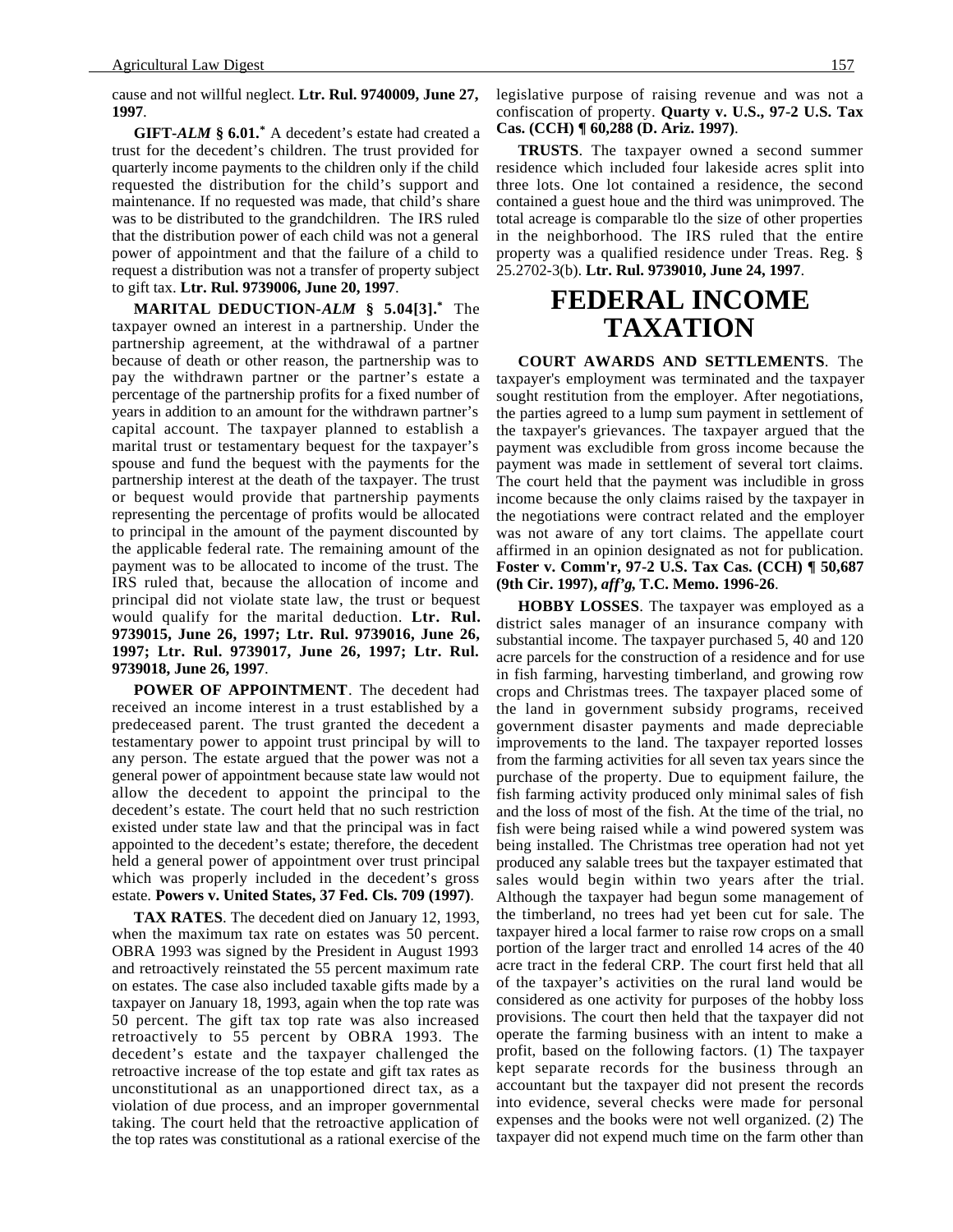that which contributed to the personal pleasure from rural life. The row crops were produced by an independent contractor. (3) The taxpayer failed to provide sufficient evidence that the land and business assets would appreciate in value. (4) The business had losses in all years of operation. (5) The taxpayer had substantial income from other sources which would be offset by the losses. (6) The taxpayer had not had past success with similar activities or much experience at the farming activities attempted. (7) The taxpayer and family derived personal and recreational pleasure from the activities. **Holmes V. Comm'r, T.C. Memo. 1997-401**.

#### **PARTNERSHIPS-***ALM* **§ 7.03.\***

DEFINITION. The taxpayer purchased a commercial property with three other individuals with the intent to immediately resell the property. When the property did not sell quickly the purchasers maintained the property as a rental property and filed federal partnership income tax returns for three years. The partnership also maintained a separate bank account. The taxpayer sold the taxpayer's interest in the partnership in the fourth year. The sales contract listed the partnership interest as the interest sold and not an interest in the property itself. The taxpayer argued that the sale was of an interest in the property and the loss on the sale was ordinary loss from the sale of property held for resale, because no partnership was formed. The taxpayer pointed to the facts that no partnership agreement was executed, no trade or business was operated and the parties had no intent to form a partnership. The court held that the evidence that the partnership had income and expenses for three years and the income and losses were reported on federal partnership returns demonstrated that a partnership did exist and that the sale consisted of the sale of the taxpayer's interest in the partnership, resulting in capital losses. **Baker v. Comm'r, T.C. Memo. 1997-442**.

DISCHARGE OF INDEBTEDNESS. The taxpayer owned a 50 percent interest in a partnership which defaulted on a loan. After negotiations, the lender discharged a portion of the indebtedness. The taxpayer was allocated a 50 percent share of the discharge of indebtedness income. The IRS ruled that the taxpayer's share of the discharge of indebtedness income increased the taxpayer's basis in the partnership interest; The taxpayer's share of the decrease in partnership liabilities decreased the basis of the taxpayer's partnership interest; and the taxpayer's share of the discharge of indebtedness was excludible from the taxpayer's income if the taxpayer qualified for an exclusion under I.R.C. § 108. **Ltr. Rul. 9739002, May 19, 1997**.

#### **S CORPORATIONS-***ALM* **§ 7.02[3][c].\***

INCOME AND LOSS. The taxpayer formed a whollyowned farm S corporation. The corporation crop-share leased 800 acres of farmland from an S corporation owned by the taxpayer's spouse, who acquired ownership by transfer of the shares from the taxpayer to the spouse. The taxpayer's corporation also lease land from a third S corporation owned by the taxpayer's minor children, resulting from transfer of the farm from the taxpayer to the children. The taxpayer's spouse also owned a corporation

which operated the spouse's craft business. The taxpayer did not keep separate accurate records for the various corporations and the amount owed among the corporations. The taxpayer's corporation and the taxpayer filed for bankruptcy but did not list any claim for rent due to the other family corporations in the bankruptcy proceedings. The taxpayer's corporation received SBA and FmHA disaster loans. The taxpayer's corporation also received disaster payments and crop insurance proceeds which were administratively offset against amounts owed to the SBA and the FmHA. The taxpayer's corporation did not report the insurance proceeds or disaster payments as income in the year received. The taxpayer transferred \$110,000 to the spouse's craft corporation in payment of the rent owed by the taxpayer's corporation, claiming that the rent was paid in that manner because the other corporations did not have bank accounts. The court denied a deduction for the rental payments as not bona fide, because the taxpayer did not list the rents as due on the bankruptcy schedules, the rents were paid to a corporation which did not own the land and no written lease or other evidence of the rent obligation was presented as evidence. The court also held that the disaster payments and crop insurance proceeds were included in the taxpayer's income because (1) the taxpayer failed to demonstrate that the disaster payments were received (setoff) as the result of an eligible disaster under I.R.C. § 165, and (2) the crop insurance proceeds were paid as a result of the taxpayer's inability to produce a crop, not the destruction of a crop. The court noted that, as a cash method taxpayer, the taxpayer's S corporation would not have a basis in the crops for which the disaster payments and insurance proceeds were received; therefore, no casualty loss would be realized to offset the payments. **Foust v. Comm'r, T.C. Memo. 1997-446**.

SELF-EMPLOYMENT INCOME. The taxpayer was a 100 percent shareholder in two S corporations which operated restaurants and 50 percent of an S Corporation which operated a motel. The taxpayer actively participated in the operation of the businesses and operated a sole proprietorship which provided services to the corporations. The taxpayer billed the corporations for the services as an independent contractor. The taxpayer calculated net earnings from self-employment using the taxpayer's share of net income or loss from the S corporations, as well as income from the sole proprietorship. Net losses from the corporations resulted in negative net self-employment income for several tax years. The taxpayer argued that, because the selfemployment tax provisions were enacted prior to the enactment of the S corporation provisions, the absence of a shareholder's share of S corporation tax items from the self-employment income definition indicated that the taxpayer's share of S corporation items was included in self-employment income. The court noted that Rev. Rul. 59-221, 1959-1 C.B. 225 had ruled that S corporation items were not included in self-employment income and that Congress had not amended the self-employment provisions to negate that ruling. The court held that, since Congress had not taken any action to change the statute after the IRS ruling, the taxpayer could not include S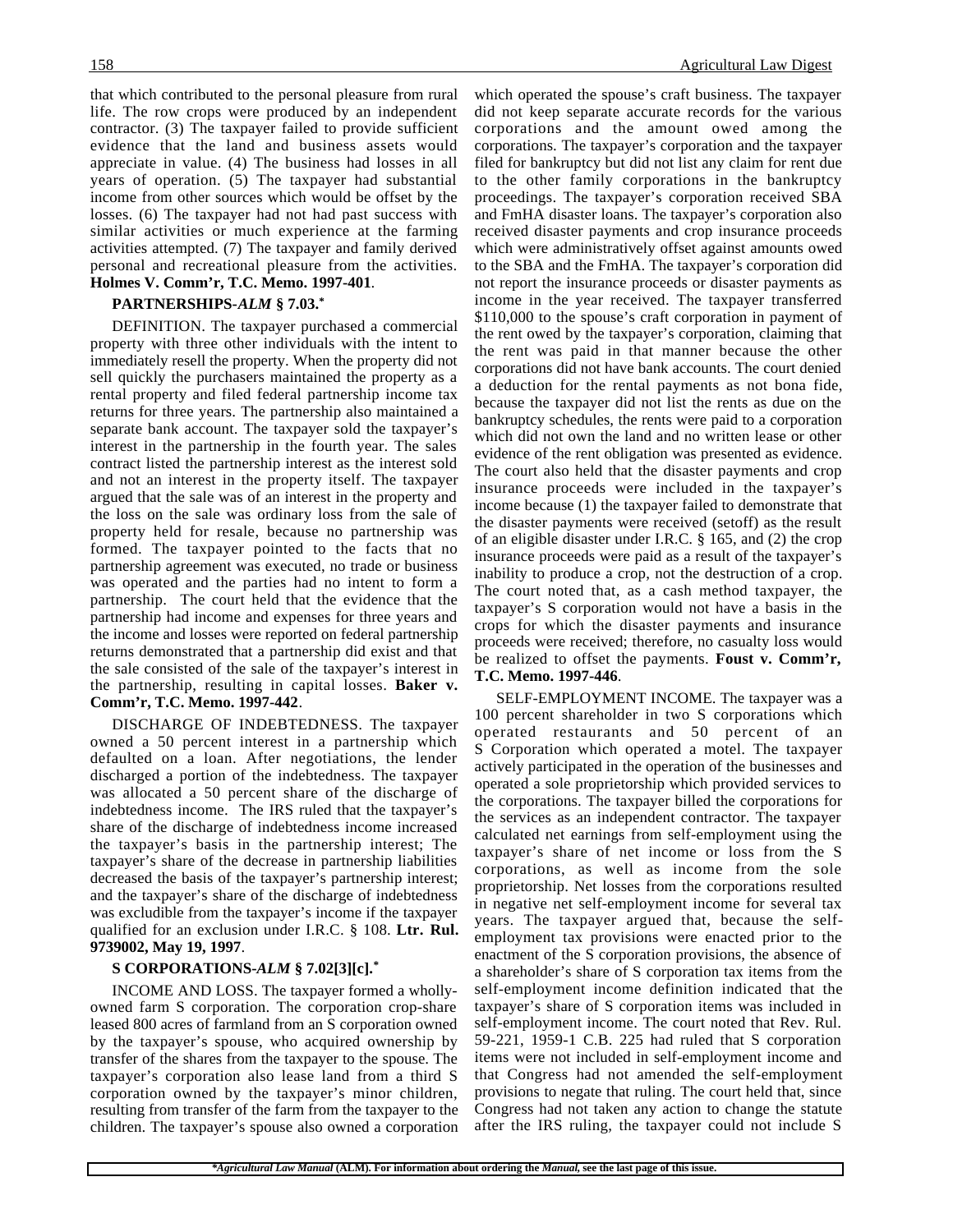corporation items of income and loss in determining the taxpayer's net earnings from self-employment. **Ding v. Comm'r, T.C. Memo. 1997-435**.

## **NEGLIGENCE**

**ATTRACTIVE NUISANCE**. The plaintiff's decedent was an 11 year old boy who was killed while playing in the ruins of a burned-down farm residence owned by one defendant, on land leased by another defendant and burned down by the third defendant volunteer fire department. A portion of the chimney was left standing after the burn. The decedent was visiting a relative who lived next to the destroyed residence. The decedent was warned not to play in the ruins but returned to the area and was killed after removing several bricks, causing the chimney to collapse on top of him. The plaintiff claimed negligence based on the attractive nuisance doctrine. The defendants moved for summary judgment, arguing that the decedent was aware of the danger of removing bricks from a chimney. The court held that the decedent was old enough and shown to have at least average intelligence for his age so as to have suffiicent awareness of the danger; therefore, the attractive nuisance doctrine did not apply to impose liability on the defendants for the accident. **Griffin v. Woodard, 486 S.E.2d 240 (N.C. App. 1997)**.

## **SECURED TRANSACTIONS**

**PRIORITY**. The debtor was a cotton grower who had granted a security interest in the cotton crop to the lessor of the land on which the crop was grown. The lessor executed a financing statement in April 1993. The lessor then sold the property under an agreement which allocated the rent between the lessor and the new buyer. The debtor also borrowed money from a commercial lender to finance the production of the cotton crop and granted the lender a security interest in the same crop. The lender filed a financing statement in May 1993. The debtor hired another company to harvest the cotton and granted that company a security interest in the cotton. The harvesting company filed a financing statement in July 1993. The proceeds of the cotton were insufficient to pay all of the debts and the issue was the priority of the three security interests. Under La. Rev. Stat. § 3:2651 a statutory priority was available first to laborers and second to lessors who could assert a lessor's privilege. An initial issue was whether the statute applied to the proceeds of the cotton. The court held that the priority statute applied to harvested and unharvested cotton so long as the security interest arose while the cotton was unharvested. The parties argued that the harvesting company was not a laborer entitled to the top priority under the statute. The court held that the harvesting company was not entitled to the top priority as a laborer because the company hired other workers to actually harvest the cotton. The court also held that the lessor could not assert statutory priority because the lessor did not assert its lessor's priority within 15 days after the cotton was harvested. The court also held that the buyer of the land did not have a perfected security interest in the cotton crop because no assignment of the security interest was included in the sale agreement and the buyer

failed to properly perfect a security interest in the cotton crop. Thus, the priority of the security interests was based on the date of perfection as to the original lessor, the lender and the harvesting company. **Bayou Pierre Farms v. BAT Farms Partners, III, 693 So.2d 1158 (La. 1997),** *aff'g***, 676 So.2d 643 (La. Ct. App. 1996)**.

## **STATE REGULATION OF AGRICULTURE**

**CORPORATE OWNERSHIP OF AGRICULTURAL LAND**. The plaintiff was a cooperative organized under the Nebraska Nonstock Cooperative Marketing Act (NCMA) with five individuals as member/shareholders. The plaintiff applied for and expected to be granted exempt status under I.R.C. § 521(a) as a farmer-owned cooperative providing products solely to its members on a patronage basis. The plaintiff sought to acquire an existing swine farrowing and nursery facility to operate solely for the benefit of its members. All pigs produced in the facility would be distributed to the members only. Article XII, Section 8 of the Nebraska Constitution restricted the ownership of agricultural land by corporations but exempted nonprofit corporations. The trial court had held that a nonstock cooperative was a nonprofit corporation and was exempt from the land ownership restrictions. Section 21-1401(2) of the NCMA stated that cooperatives formed under the act were deemed nonprofit and the plaintiff argued that this statement was controlling for purposes of the land ownership restriction. The appellate court disagreed, finding that the cooperative was formed for the purpose of distributing profits to the members and did not qualify as a nonprofit corporation for purposes of the land ownership restrictions. **Pig Pro Nonstock Coop. v. Moore, \_\_ N.W.2d \_\_, 253 Neb. 72 (Neb. 1997)**. An article by Dr. Harl on this case will be published in a future issue of the *Digest*.

### **CITATION UPDATES**

*In re* **Fegeley, 118 F.3d 979 (3d Cir. 1997)** (discharge of taxes) see p. 147 *supra*.